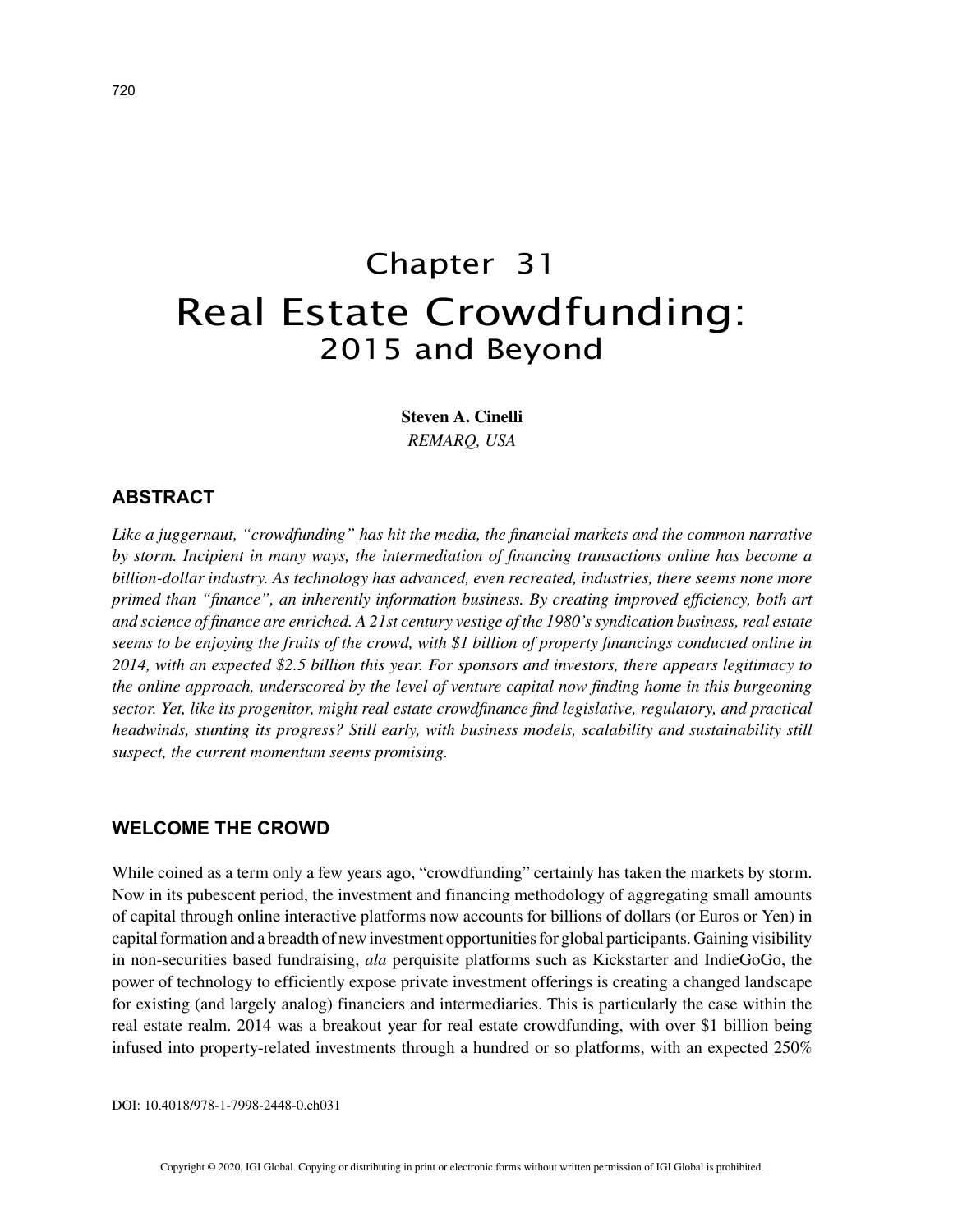growth this current year (2015) (Massolution, 2015). Whether the growth of real estate crowdfunding is a function of discerning and executing a new and improved way of intermediating capital providers with capital users, or rather taking advantage of an opportune moment as swelling regulatory and legislative oversight hampers the commercial banking mother lode, it does appear that the market, as of now, shall be characterized by exceptional progress. But we do remain judicious in our view of the quality and expanse of such advancement, and core to this view, is the sustainability of the underlying crowdfunding business model, particularly for real estate.

## **IF THERE'S A HISTORY, THERE'S NO MYSTERY**

As I commented in the 2015 Massolution Real Estate Crowdfunding Industry Report, what we are witnessing is largely a 21st century manifestation of the real estate syndication model heavily utilized during the 1980s, at least for commercial real estate endeavors. Working either as a principal or as an intermediary, groups would raise funds from "syndicates" of accredited investors through the private placement of limited partnership offerings, with proceeds being used to acquire, rehabilitate, construct, or reposition commercial or multi-family real property. In the effort to aggregate such funds, the "syndicator" or say, sponsor, would prepare a placement memorandum, sometimes consisting of hundreds of pages, which it would provide individual investors generally by snail mail, and then "dial for dollars". Participant investment sizes were set at a level to induce broad participation, but not so low to the extent of creating a "herding cats" phenomenon. The verbal exchange between fundraising sponsor and prospective investors tended to be laborious, as many of the questions or comments were redundant from investor to investor, regardless the size of a particular investment commitment, whether \$25,000 or \$250,000. Telling the same story time and again, was a characteristic of the syndication process. And then there was the monitoring of who received a book, what the nature of the conversation was and finally allocating time to complete the one-on-one sales process. Post fundraise, the communication between sponsor and investors was equally arduous, layering more paper, snail mail, and repetitive repartee.

Enter crowdfunding, or more explicitly, the analog nature of fundraising communication between sponsor and investors going digital. Rather than authoring a paperback tome, crowdfunding platforms expose dozens if not thousands of investors simultaneously to an investment proposition through engaging and informative websites, with customer relationship management (CRM) systems to support both outreach and ongoing investor management. Simply, this has become the process of telling the story singularly to a plurality, underscoring the efficiency of digital communications. Consider the cost and time savings of creating a single digital copy and allowing through invited online access compared to the mailing out 500 individual books, and then following up on each. And yes, pursuant to securities regulations, each of the old style books were to be manually numbered and controlled. Further imagine if such "book" required an amendment or introducing an update in the project. The efforts and costs to distribute what needed to be shared for informed investment decision making drastically have been reduced. This has wide ranging implications: in reducing the cost of intermediation, smaller transactions might be economically "syndicated", as one can only assess so much in intermediation fees so as not to severely impact investable funds, nor gouge the economics in the end for the investor.

Another aspect of online syndication is that a broader audience can be reached. There has been nomenclature applied here, such as the "democratization" of investing, which respectfully has a semblance of truth. Reducing the cost of intermediation, and specifically on a per investor basis, smaller minimum